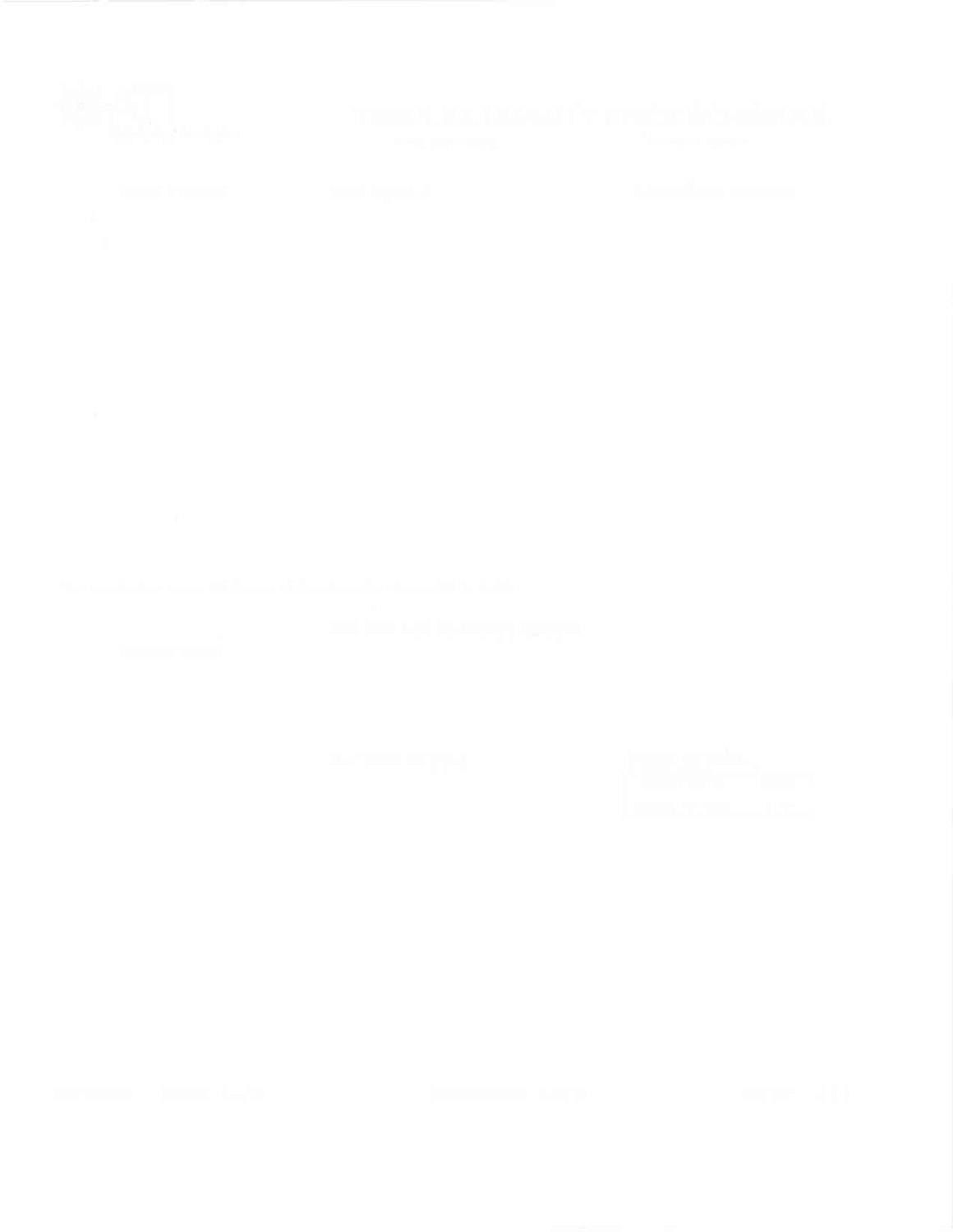

# Precision Rolled Strip® Price Schedule - Page 1 of 2

**Dollars per Pound** 

| ATI 304TM<br>1.52 | ATI 304L TM<br>2.31<br>1.62 | ATI 305™<br>ATI 309S™<br>2.95 | ATI 310S™<br>3.95 | ATI 316L™<br>2.13        | <b>ATI 316TITM</b> |
|-------------------|-----------------------------|-------------------------------|-------------------|--------------------------|--------------------|
|                   |                             |                               |                   |                          |                    |
|                   |                             |                               |                   |                          | 2.13               |
| ATI 347™          | 0.95                        | ATI 439™<br>1.13              | ATI 441TM<br>1.17 | <b>ATI 444TM</b><br>1.69 |                    |
|                   | 2.63                        | ATI 430™                      | ATI 436S™<br>1.23 |                          |                    |

### 200, 300, and 400 Series Coils

**Gauge Extras** 

**Slitting Extras** 

| <b>Thickness</b> | <b>Base</b>        | <b>Widths</b> | <b>Width Range</b> | <b>Width Range</b> | <b>Width Range</b> | <b>Width Range</b> | <b>Width Range</b> | <b>Width Range</b> |
|------------------|--------------------|---------------|--------------------|--------------------|--------------------|--------------------|--------------------|--------------------|
| Range            | <b>Size Extras</b> | < 0.2499      | $0.2500 - 0.499$   | $0.5000 - 0.999$   | $1.000 - 3.999$    | 4.000 - 11.999     | 12.000 - 17.999    | 18.000 - 24.000    |
| .0150-.0160      | 1.90               | 0.23          | 0.15               | 0.11               | 0.08               | 0.07               | Inquire            | 0.05               |
| .0140-.0149      | 1.98               | 0.31          | 0.19               | 0.14               | 0.11               | 0.08               | Inquire            | 0.07               |
| .0130-.0139      | 2.04               | 0.31          | 0.19               | 0.14               | 0.11               | 0.08               | Inquire            | 0.07               |
| .0120-.0129      | 2.10               | 0.31          | 0.19               | 0.14               | 0.11               | 0.08               | Inquire            | 0.07               |
| $.0110-.0119$    | 2.18               | 0.31          | 0.19               | 0.14               | 0.11               | 0.08               | Inquire            | 0.07               |
| $.0100-.0109$    | 2.26               | 0.31          | 0.19               | 0.14               | 0.11               | 0.08               | Inquire            | 0.07               |
| .0090-.0099      | 2.34               | 0.43          | 0.27               | 0.19               | 0.15               | 0.11               | Inquire            | 0.09               |
| 0080-0089.       | 2.40               | 0.43          | 0.27               | 0.19               | 0.15               | 0.11               | Inquire            | 0.09               |
| .0070-.0079      | 2.47               | 0.43          | 0.27               | 0.19               | 0.15               | 0.11               | Inquire            | 0.09               |
| .0060-.0069      | 2.55               | 0.64          | 0.40               | 0.27               | 0.19               | 0.15               | Inquire            | 0.12               |
| 0050-.0059       | 2.60               | 0.64          | 0.40               | 0.27               | 0.19               | 0.15               | Inquire            | 0.12               |
| .0045-.0049      | 2.67               | 0.78          | 0.49               | 0.33               | 0.23               | 0.18               | Inquire            | 0.14               |
| .0040-.0044      | 2.69               | 0.78          | 0.49               | 0.33               | 0.23               | 0.18               | Inquire            | 0.14               |
| .0035-.0039      | 2.80               | 0.78          | 0.49               | 0.33               | 0.23               | 0.18               | Inquire            | 0.14               |
| .0030-.0034      | 3.18               | 0.78          | 0.49               | 0.33               | 0.23               | 0.18               | Inquire            | 0.14               |
| .0025-.0029      | 3.60               | 1.25          | 0.73               | 0.43               | 0.30               | 0.23               | Inquire            | 0.18               |
| .0020-.0024      | 4.66               | 1.25          | 0.73               | 0.43               | 0.30               | 0.23               | Inquire            | 0.18               |
| < .002           | Inquire            | Inquire       | Inquire            | Inquire            | Inquire            | Inquire            | Inquire            | Inquire            |

### **Product Specific Extras**

Tension Level, Degreasing, Temper, and Bright Anneal

|                  |                  |                  | <b>Tension leveling</b> | <b>Degreasing</b> | <b>Temper</b>   | <b>Bright Anneal</b> |                 |
|------------------|------------------|------------------|-------------------------|-------------------|-----------------|----------------------|-----------------|
| <b>Thickness</b> |                  | <b>Super</b>     | <b>High Nickel</b>      |                   | All             | All                  | All             |
| Range            | <b>Stainless</b> | <b>Stainless</b> | <b>HTA</b>              | <b>Titanium</b>   | <b>Products</b> | <b>Products</b>      | <b>Products</b> |
| $1.0150 - 0160$  | \$0.07           | \$0.11           | \$0.14                  | \$0.28            | \$0.07          | \$0.10               | \$0.05          |
| $1.0100 - 0149$  | \$0.10           | \$0.15           | \$0.20                  | \$0.40            | \$0.09          | \$0.10               | \$0.10          |
| 1.0060-.0099     | \$0.16           | \$0.24           | \$0.32                  | \$0.64            | \$0.15          | \$0.15               | \$0.10          |
| 1.0030-.0059     | \$0.30           | \$0.45           | \$0.60                  | \$1.20            | \$0.30          | \$0.25               | \$0.12          |
| 1.0020-.0029     | \$0.60           | \$0.90           | \$1.20                  | \$2.40            | \$0.60          | \$0.40               | \$0.15          |
| < 0.02           | Inguire          | Inauire          | Inquire                 | Inquire           | Inguire         | Inquire              | Inquire         |

Notes: Stainless steels are produced to ordered thickness, expressed in decimals or fractional parts

of an inch to which thickness tolerances are applied.

All base prices, gauge, and width extras apply to Full Yield of Coil quantities.

Less than Full Yield of Coil quantities are subject to inquiry.

Super Stainless Grades are - 29-4C, AL6XN, 2205, Am-350, AM-355, 332, 334, 15-7 and 17-7

| Effective: | 8/4/2014  |
|------------|-----------|
| Revision:  | 7/2/2014  |
| Replaces:  | 5/30/2014 |

### Price Build Formula

Alloy Base Price

+ Base Size Extra Less Applied Discount

+ Slitting Extra

+ All Additional Extras Final Base Sales Price